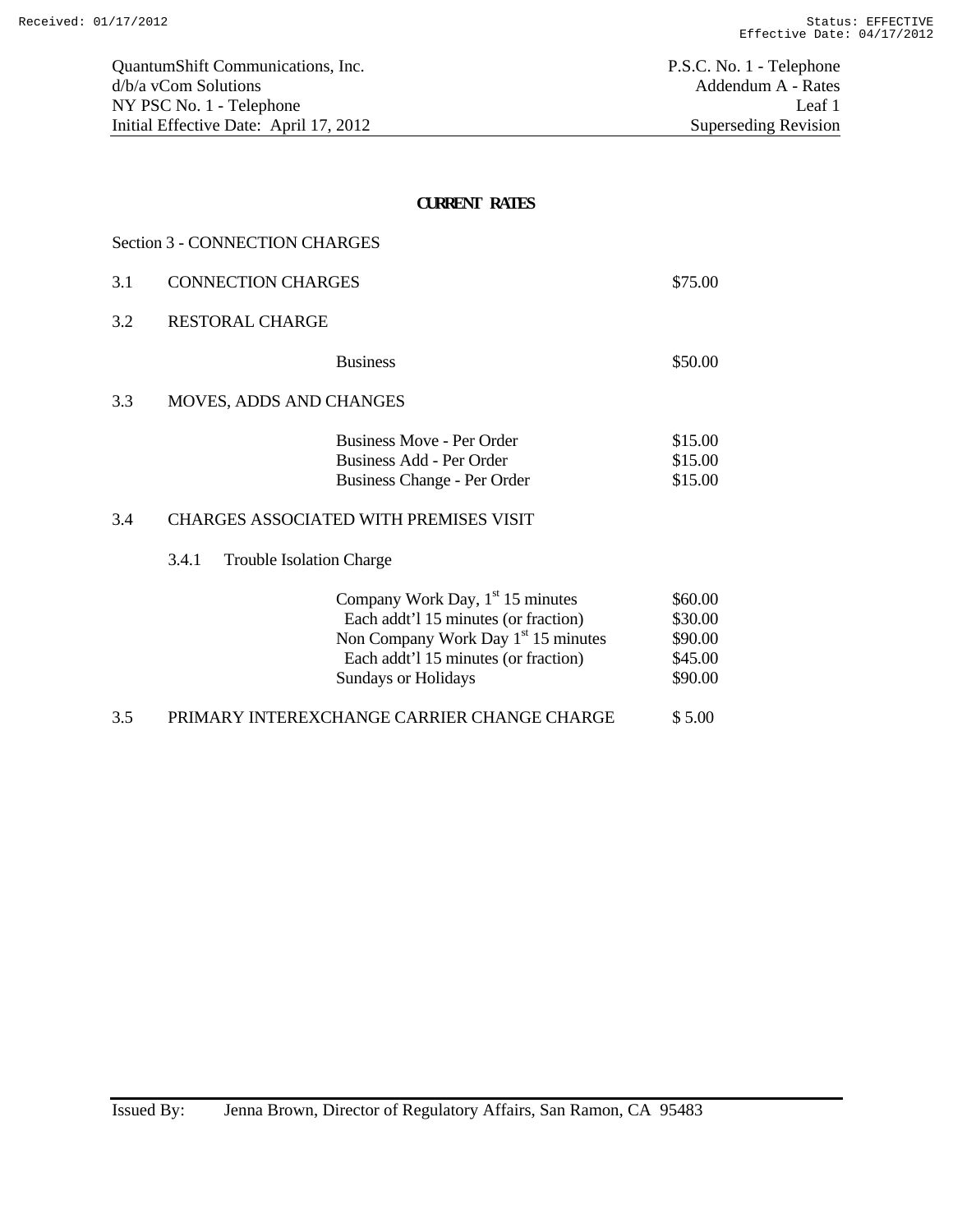# Section 4 - INTRALATA MESSAGE TOLL SERVICE

#### 4.2 CALL CHARGES

4.2.1 Switched Toll Service

Per minute \$ .15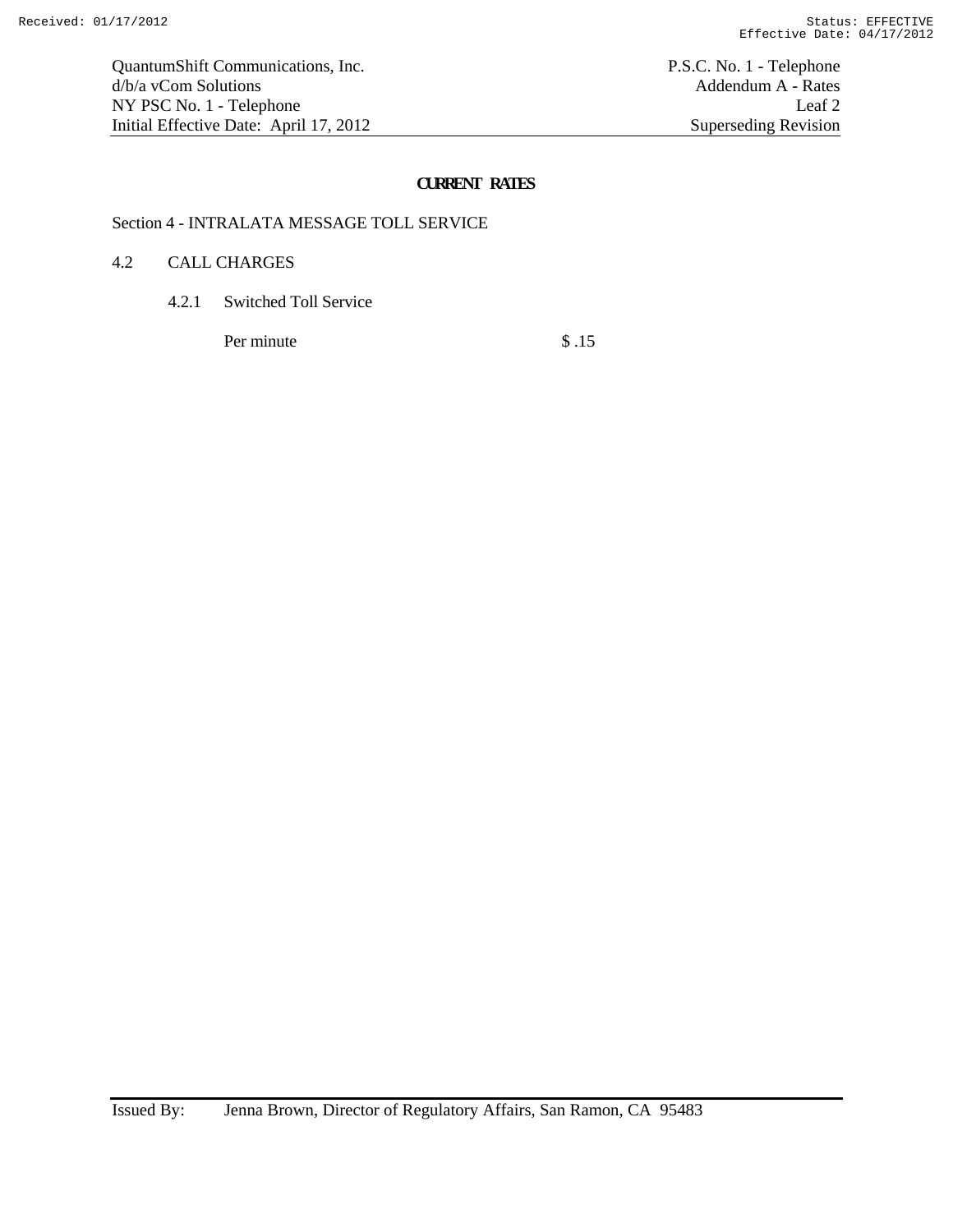#### Section 5 - SUPPLEMENTAL SERVICES

#### 5.1 CUSTOM CALLING SERVICE

- .1 Monthly Rates
	- All Custom Call Features, per feature\* \$ 2.50
- .2 Connection Charges \$15.00

For features added or changed after the initial order. Only one connection charge applies per order.

## 5.2 CLASS SERVICES

- .1 Monthly Rates
	- All CLASS Features, per feature\*  $$5.00$
- .2 Connection Charges \$15.00

For features added or changed after the initial order. Only one connection charge applies per order.

# 5.4 DIRECTORY ASSISTANCE SERVICE

| Per query | \$1.50 |
|-----------|--------|
|-----------|--------|

#### 5.6 LOCAL OPERATOR SERVICE

Local Operator Assistance, per call:  $$1.65$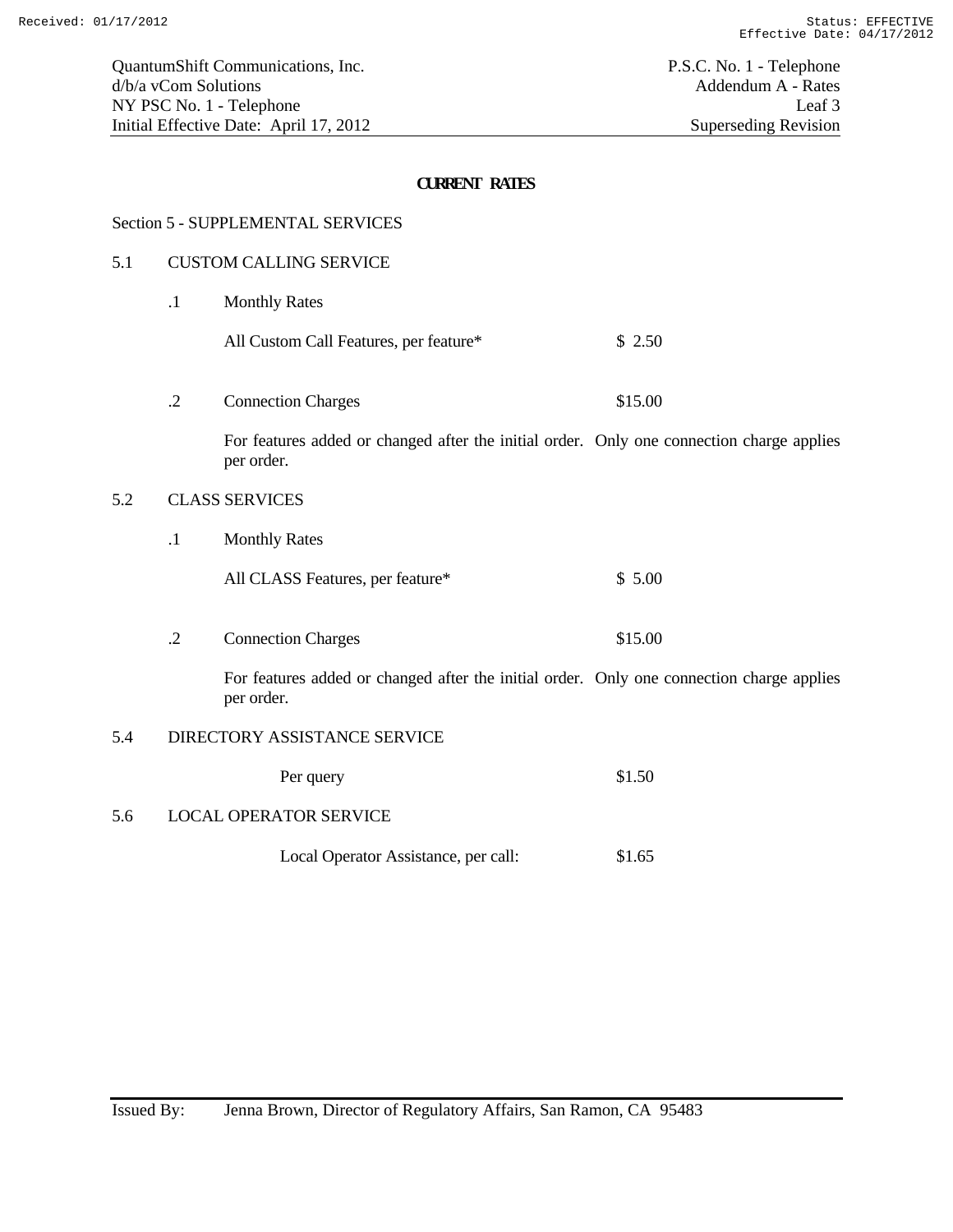## Section 5 - SUPPLEMENTAL SERVICES (Cont'd)

# 5.7 BLOCKING SERVICE

 Nonrecurring Charge 900, 976, 700 and 600 Blocking

| - Business, initial order | N/C    |
|---------------------------|--------|
| - Subsequent order        | \$5.00 |

Toll Restriction

 $-$  Business  $$2.50$ 

Monthly Charges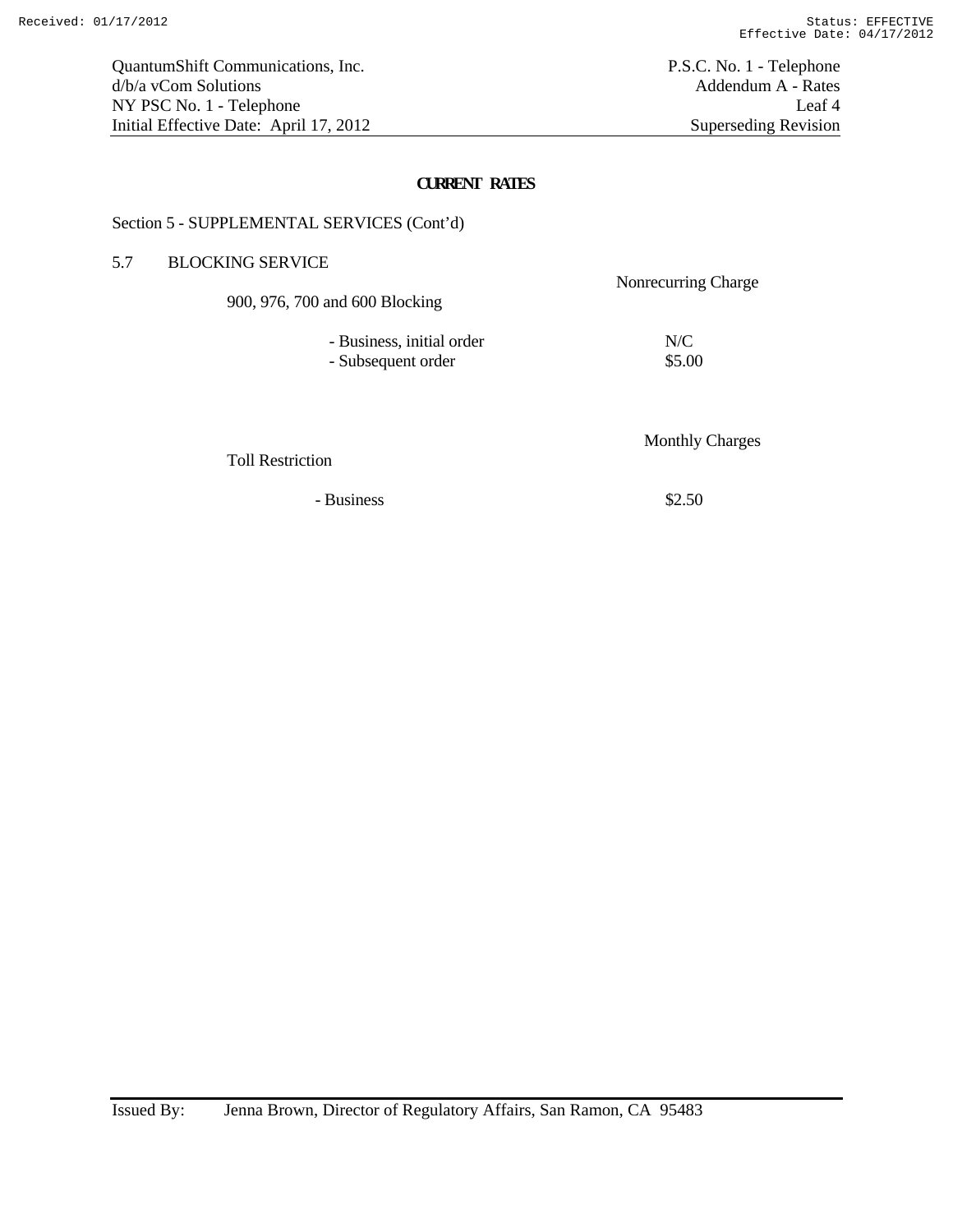# Section 6 - BUSINESS NETWORK SWITCHED SERVICES

### 6.1.1 Basic Business Line Service

| $\cdot$ 1 | <b>Flat Rate Basic Business Line Service</b>                                                                                                                                                                                          |                                                                                                  |
|-----------|---------------------------------------------------------------------------------------------------------------------------------------------------------------------------------------------------------------------------------------|--------------------------------------------------------------------------------------------------|
|           | Nonrecurring Connection Charge:                                                                                                                                                                                                       | \$75.00                                                                                          |
|           | <b>Monthly Recurring Charges:</b><br>- Each Service Line                                                                                                                                                                              | \$50.00                                                                                          |
|           | <b>Custom Calling Features</b><br>(per line, per month)                                                                                                                                                                               |                                                                                                  |
|           | Nonrecurring Charge, per Order                                                                                                                                                                                                        | \$15.00                                                                                          |
|           | - Call Forwarding<br>- Call Return<br>- Call Screen<br>- Call Trace<br>- Call Waiting/Cancel Call Waiting<br>- Priority Ringing<br>- Remote Call Forwarding<br>- Repeat Dialing<br>- Speed Calling<br>8 Number List<br>30 Number List | \$2.50<br>\$2.50<br>\$2.50<br>\$2.50<br>\$2.50<br>\$2.50<br>\$2.50<br>\$2.50<br>\$2.00<br>\$3.00 |
|           | <b>CLASS</b> Features<br>(per line, per month)                                                                                                                                                                                        |                                                                                                  |
|           | - Caller ID                                                                                                                                                                                                                           | \$5.00                                                                                           |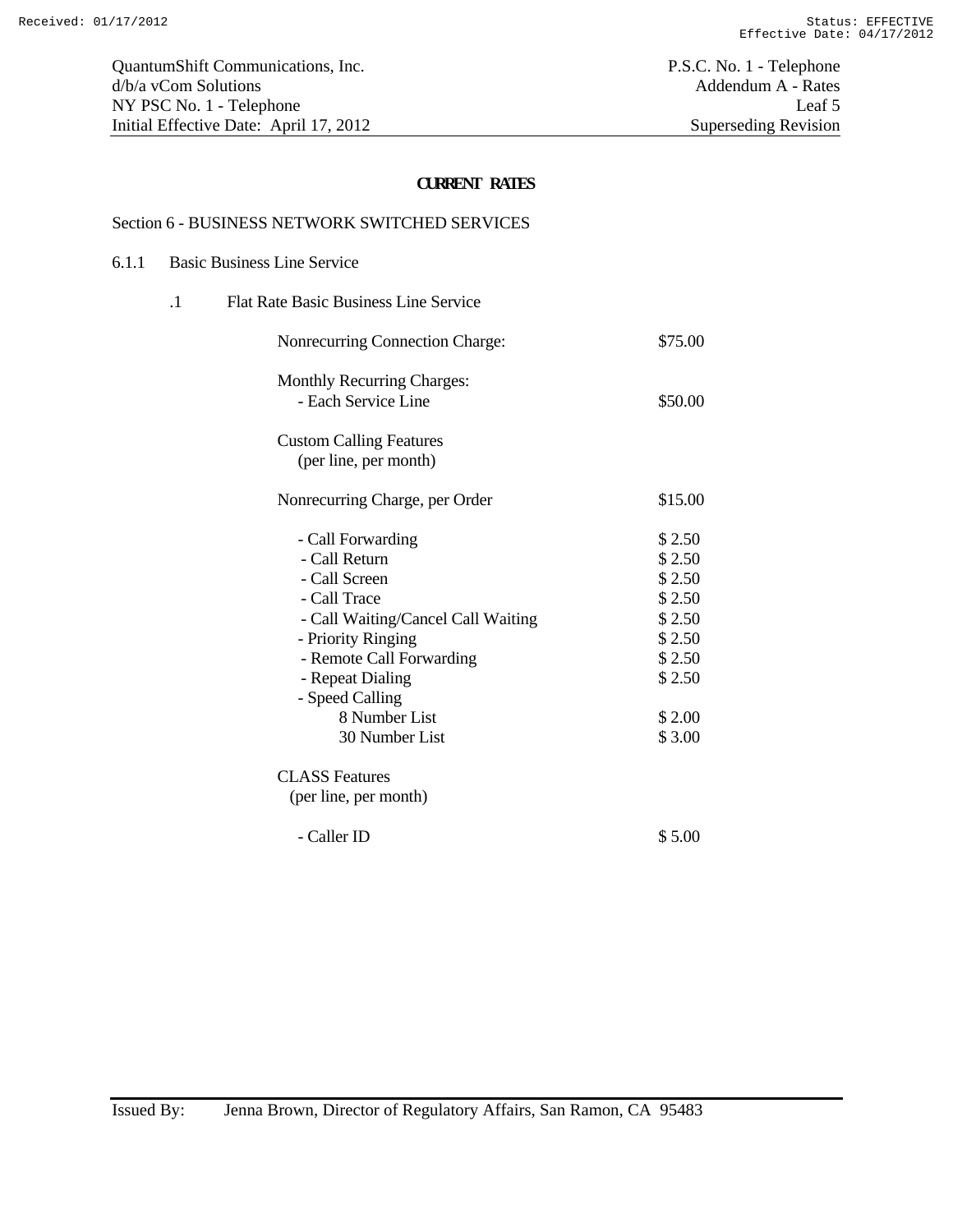# Section 6 - BUSINESS NETWORK SWITCHED SERVICES (Cont'd)

#### 6.2.3 PBX Trunk Service

| $\cdot$ .2 | Flat Rate Analog PBX Trunks                                                                     |                             |
|------------|-------------------------------------------------------------------------------------------------|-----------------------------|
|            | Nonrecurring Connection Charge:                                                                 | \$75.00                     |
|            | <b>Monthly Recurring Charges:</b>                                                               | \$55.00                     |
|            | <b>Terminal Numbers:</b>                                                                        |                             |
|            | 1-10 lines in terminal group<br>11-20 lines in terminal group<br>$21 +$ lines in terminal group | \$5.00<br>\$8.00<br>\$10.00 |
| $\cdot$ 3  | Message Rate Analog PBX Trunks                                                                  |                             |
|            | Nonrecurring Connection Charge:                                                                 | \$75.00                     |
|            | <b>Monthly Recurring Charges:</b>                                                               |                             |
|            | - Each Trunk                                                                                    | \$35.00                     |
|            | <b>Terminal Numbers:</b>                                                                        |                             |
|            | 1-10 lines in terminal group<br>11-20 lines in terminal group<br>$21 +$ lines in terminal group | \$5.00<br>\$8.00<br>\$10.00 |
|            | Message Usage Charges                                                                           |                             |
|            | - Per Message Charge                                                                            | \$0.05                      |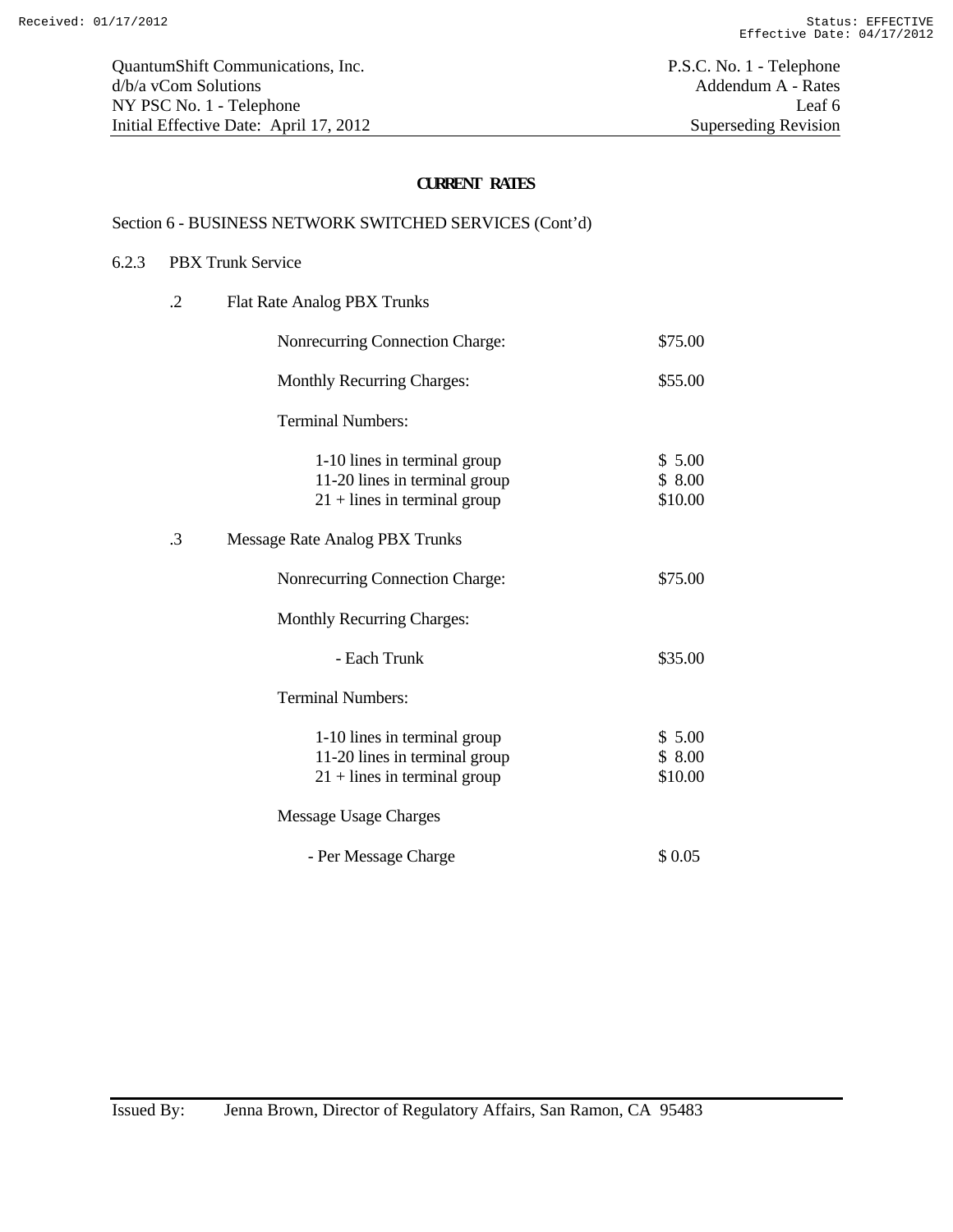# Section 6 - BUSINESS NETWORK SWITCHED SERVICES (Cont'd)

#### 6.2.4 PBX Trunk Service (Cont'd)

.4 DID Trunks

| Nonrecurring Connection Charge                                         | \$75.00              |
|------------------------------------------------------------------------|----------------------|
| <b>Monthly Recurring Charges</b><br>- Each Trunk                       | \$55.00              |
| <b>DID Station Numbers</b>                                             |                      |
| Nonrecurring<br>- First Block of 200<br>- Each Additional Block of 100 | \$400.00<br>\$100.00 |
| Recurring                                                              |                      |
| - First Block of 200                                                   | \$50.00              |
| - Each Additional Block of 100                                         | \$30.00              |
| - Circuit Termination, Per Trunk<br>(in same group)                    | \$8.00               |